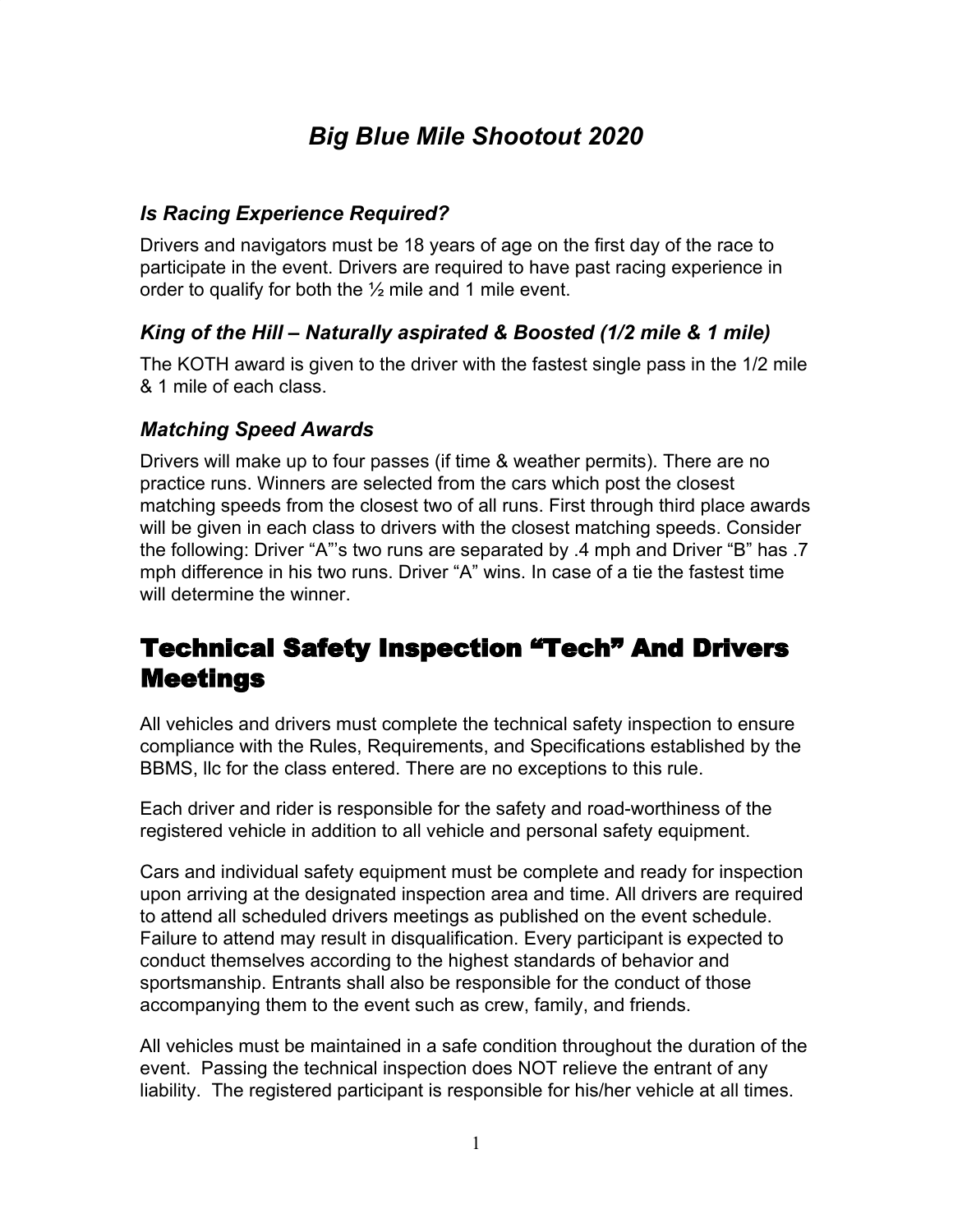- 1) Each entrant and vehicle will **ONLY** be allowed to complete **AFTER** passing **BOTH** a driver and a vehicle tech inspection.
- 2) Vehicle Tech inspection will be performed prior to the actual competition event, in addition to safety checks of the vehicle and driver prior to each pass. Refer to the event schedule for inspection times.
	- a) The "vehicle" must be presented to tech inspectors in "ready to compete" condition including, but not limited to….
		- i) All vehicle safety equipment
		- ii) Vehicle numbers and event sponsor decals
		- iii) Any camera or recording equipment mounts that will be used during competition.
		- iv) The primary driver must also be present.
- 3) Driver tech inspection will also be performed prior to the actual competition event. Refer to the event schedule for inspection times.
	- a) The "driver" must present all personal safety gear to be checked.
	- b) Drivers will be reviewed and licenses presented based upon equipment and experience.
- 4) Any vehicle or driver that fails tech inspection must correct any and all deficiencies and be re-inspected in the allowed tech inspection times in order to compete.
- 5) No modifications (additions, deletions, or changes) will be allowed to the vehicle or the safety gear of the driver after passing tech inspection. Doing so may result in disqualification. Any modifications and/or changes must first be approved by either the Event Director or the Chief Tech inspector.

### Rules Of The Road

The following rules are critical to your safety. These rules must be followed and are not negotiable. The BBMS, llc relies upon entrants to follow these rules in order to offer a safe event and ensure the future of the BBMS, llc and its success.

1. Obey all race officials and emergency personnel. They are there to protect you and the event.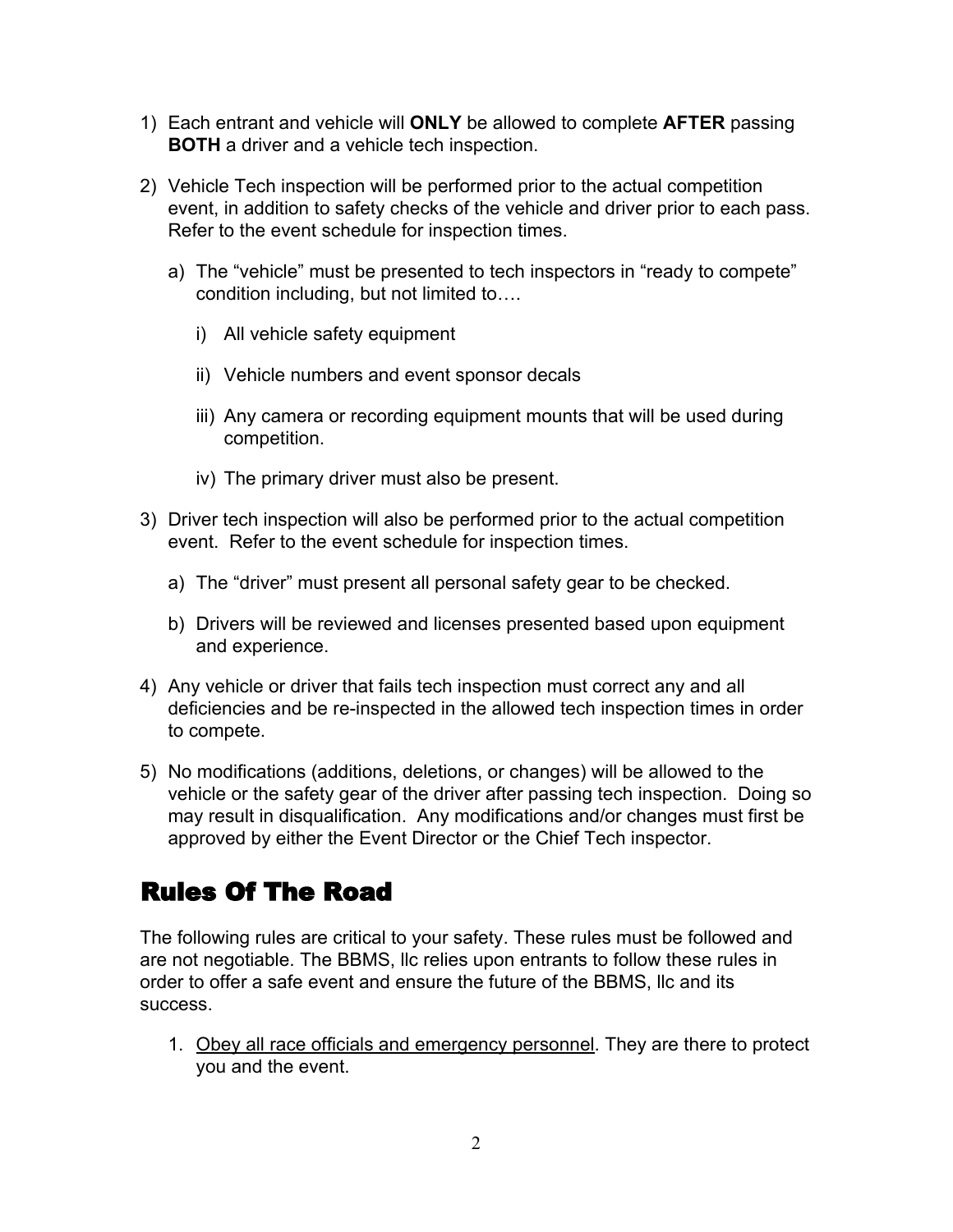- 2. Drive safely. You are fully responsible for your actions on the course. Keep looking far ahead at all times.
- 3. Flags in use: Green flag will be waved when driver is clear to start their pass
	- A. Red flag. Stop and do not move, not even a slight roll
- 4. Never reverse direction on the course. Unless directed to do so by race officials, a driver is never permitted to reverse course direction.

### Competition Events

The Big Blue Mile Shootout will allow registrants to compete in either the ½ Mile Shootout or the 1 Mile Shootout. The rules, regulations, and classifications of each event are listed as follows:

# ½ Mile Matching Times

The following rules, regulations, and specifications are for vehicles and drivers competing in the ½ Mile Shootout event only AND are applicable for vehicles that complete the ½ Mile in under 165 mph. **ALL ½ Mile Shootout participants that exceed 165 MPH will be required to meet all of the Rules, Regulations, Classifications, and Specifications put forth in the 1 Miles Shootout.**

- 1. A 2.5 lb. minimum, automotive BC fire extinguisher with a secure quick-release mounting bracket is required. The extinguisher must be within easy reach of the driver.
- 2. Over the shoulder style OEM lap belts and harness are the MINIMUM standard. Cars originally equipped with none or only lap belts must obtain approval from the BBMS, llc Safety Inspection Director.
	- A. Belts must be in "as new" condition.
	- B. The use of a five or six-point racing harness system is highly recommended.
- 3. DOT approved "U" rated tires (or better) will be considered the minimum requirement. DOT approved "H", "V", or "Z" rated tires are recommended.
- 4. A SNELL Foundation SA2010 (or later) helmet in good condition is the minimum standard; shatterproof eye protection is recommended (shatterproof eyeglasses will be considered the minimum standard).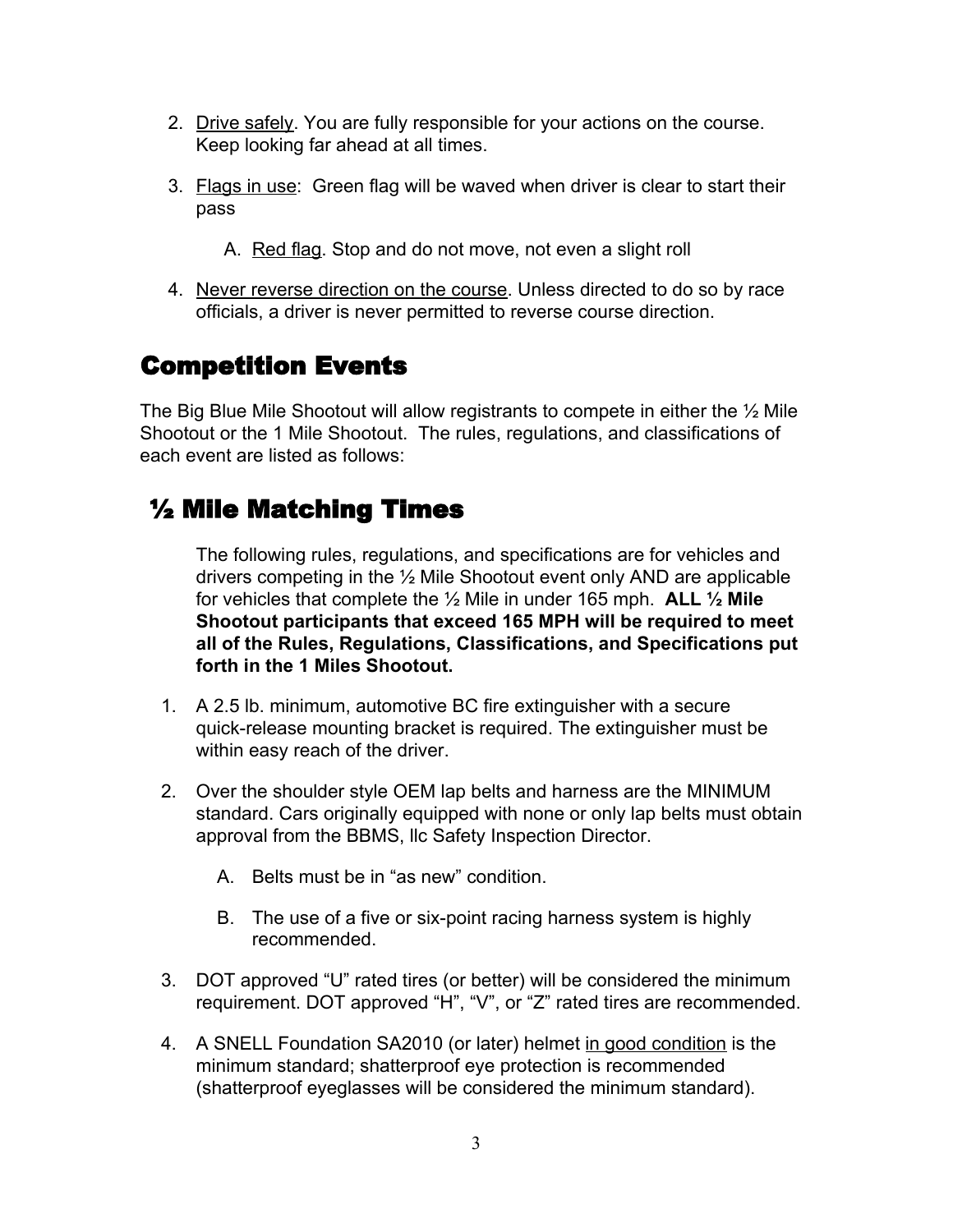- 5. Non-synthetic clothing (cotton, wool, leather, etc.) covering torso, arms, and legs, plus gloves and leather-topped shoes (both without holes) is the minimum standard. Golf gloves and athletic shoes with holes are not acceptable.
- 6. No open exhaust allowed during the event. Cars must have a collector of at least two feet past the exhaust manifold collector.
- 7. Name and blood type is required on the driver's helmet.

### 1 Mile Matching Times

- 1. Drivers who have not completed the  $\frac{1}{2}$  mile matching times, or other mile shootout event to the satisfaction of the BBMS, llc Race Director are not eligible to enter the 1 mile shootout. No exceptions to this policy will be considered.
- 2. A 2.5 lb. minimum, automotive BC fire extinguisher with a secure quick-release mounting bracket is required. The extinguisher must be within easy reach of the driver.
- 3. A five or six-point safety harness system that includes three inch (3") shoulder and lap belts.
	- A. All belts must be in "as new" condition.
	- B. Sternum belts are recommended for seats which do not support the shoulder straps. However, large metal buckles on the sternum strap are not recommended.
	- C. The use of a "cam-lock" seat belt locking system is recommended.
- 4. DOT approved "Z" rated tires (or better) will be considered the minimum requirements.
- 5. A SNELL Foundation 2010 (or later) helmet in good condition is the minimum standard.
	- A. A BBMS, llc approved neck restraint is recommended. Approved manufacturers are: NecksGen, Team Valhalla Racing, Hybrid Safety Solutions, Simpson, Defender, LFT Tech, Leatt Brace, Hans, and Safety Solutions.
	- B. Shatterproof eye protection or full-face helmet is required.
	- C. A padded helmet support is recommended.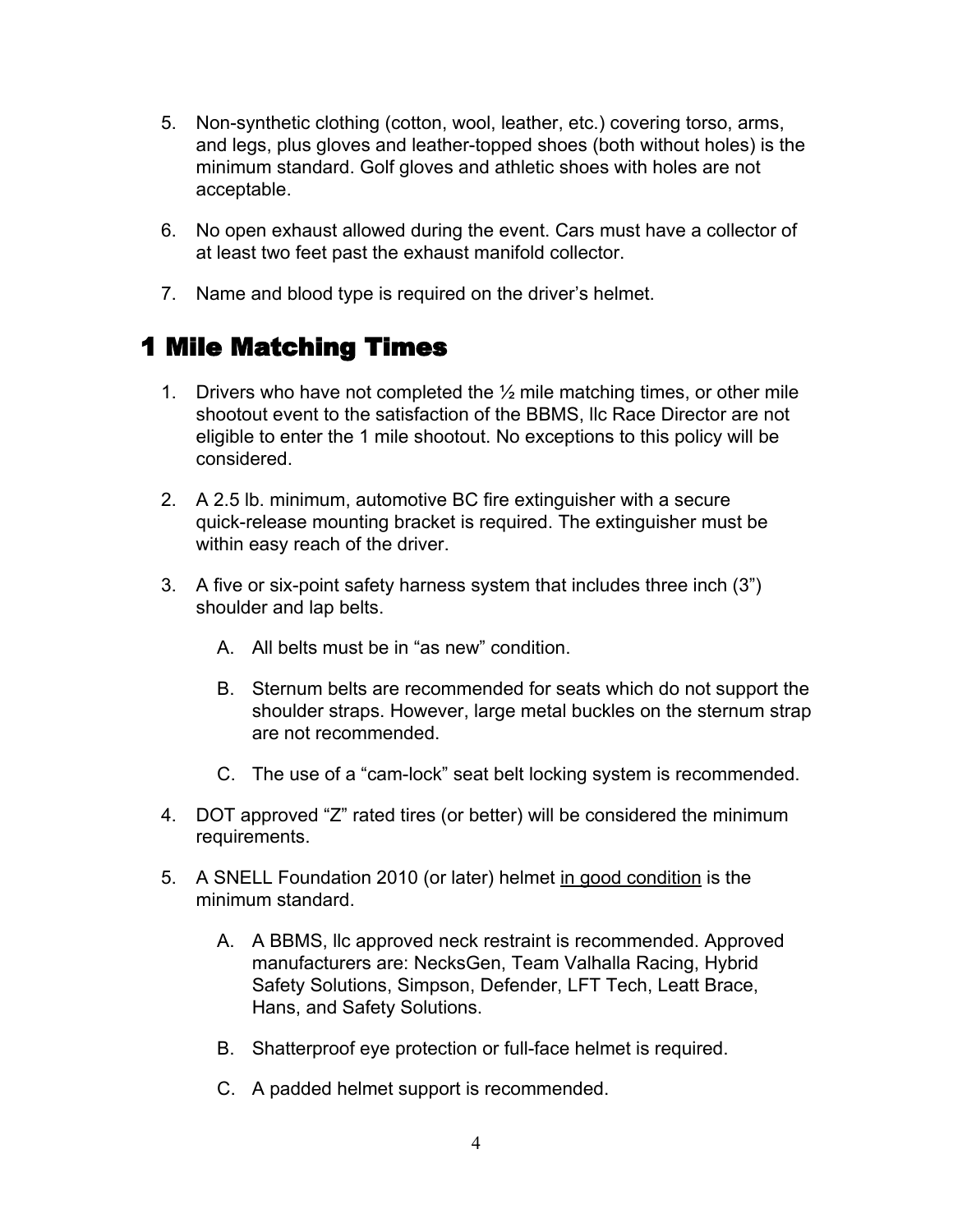- D. Arm restraints are recommended.
- 6. No open exhaust allowed during the event. Cars must have an extension of at least two feet past the exhaust manifold collector.
- 7. An SFI approved suit with a 32 A/1 rating for driver is required.
- 8. Name and blood type is required on the driver's and navigator's helmets.
- 9. Aftermarket fuel cells must meet safety specifications.
- 10. Drive shaft loops are recommended.
- 11. A blow-proof bell housing is recommended.

#### Pick-up Specifications

- 1. Standard cabs only:
	- A. ½ mile Abide by the requirements set.
	- B. 1 mile- Roll bars mounted must be mounted inside the cab and have all of the equipment required for 1 mile.
- 2. Roll bars mounted in the pickup box:
	- A. Will qualify for the full one-mile event only if all other requirements for the 1 mile are met.
	- B. The roll bar cannot be any more than 14 inches from the middle of the helmet to the roll bar mounted in the box. The roll bar must be mounted as close to the cab as you possible. If need be, contour the bar to match the back of the cab of the pickup.
- 3. Inside roll bar requirements for standard cab pickups only:
	- A. Minimum of a 4 pt. bar, along with a diagonal cross brace and full-width shoulder harness bar. Bar size will need to meet bar size ratio to weight of pickup. Mounting will need to be as required in our roll bar specs.
- 4. Club cab or extended cab pickups:
	- A. Abide by the requirements set in the  $\frac{1}{2}$  mile.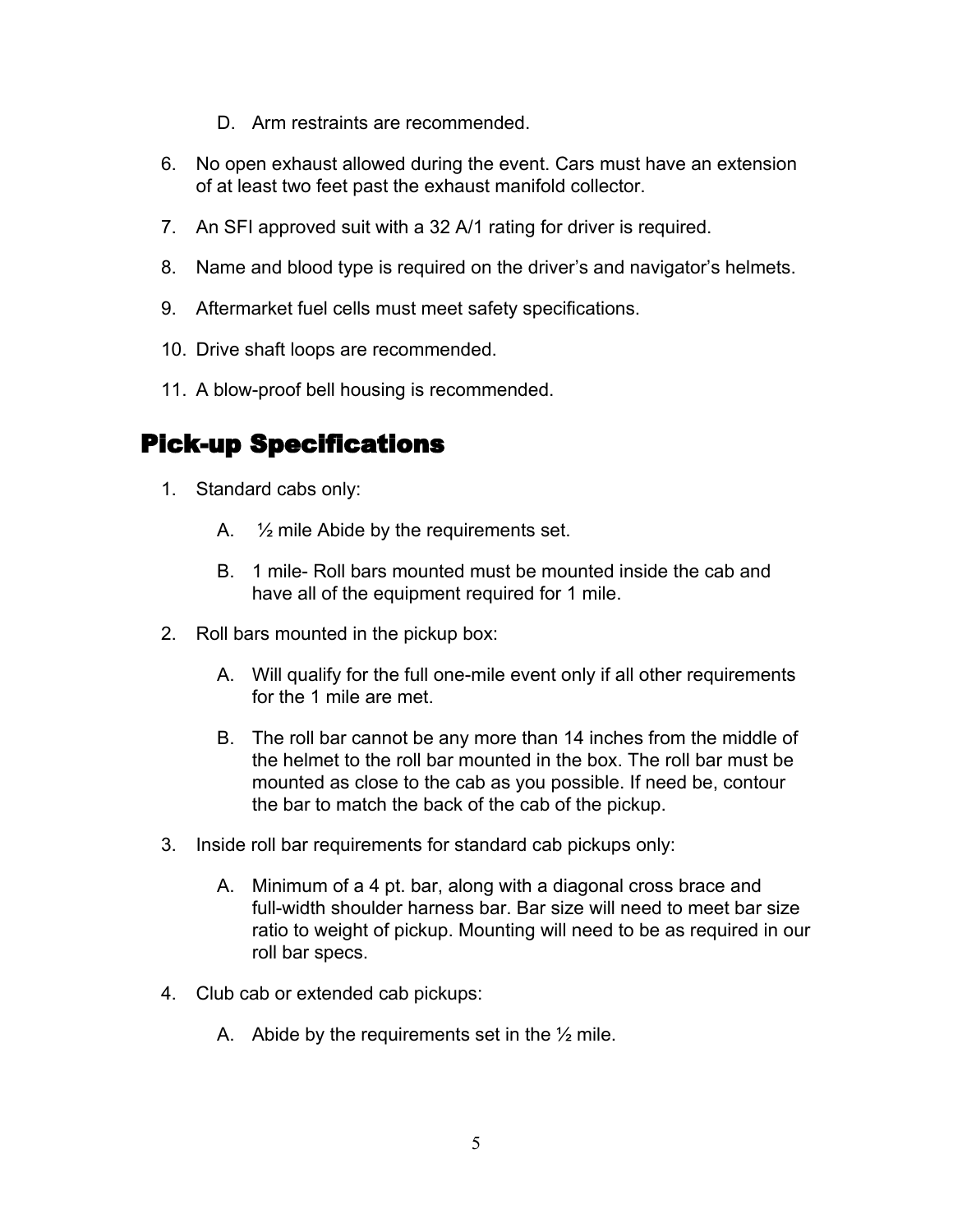B. Roll bar will be mounted inside the cab above the driver just as in a car. Also, follow requirements for the 1 mile

### Rules, Requirements, Regulations, and **Specifications**

- 1. All vehicles must have current registration and insurance. They will have to be driven from the drivers meeting 2 miles to event site.
- 2. All items contained in the cars interior must be secured.
- 3. Drive shaft loops are recommended for all classes.
- 4. A shatterproof bell housing is recommended for those in the unlimited classes.
- 5. ACCEPTANCE:
	- A. Any and all persons making an official entry in BBMS, llc sanctioned events are assumed to know the Rules, Requirements, Regulations, and Specifications. Participation in the event shall constitute acceptance of them by every participant.
	- B. The decision of the BBMS, llc officials in their interpretation and enforcement is final.
- 6. ENTRY:
	- A. An official BBMS, llc application for entry must be legibly completed, signed, with entry fee enclosed, and received by the BBMS, llc .
	- B. The BBMS, llc reserves the right to reject any entry.
- 7. SPONSOR DECALS AND CAR NUMBERS:
	- A. Sponsor Decals: Event sponsor decals must be affixed to an entrant's vehicle before receiving the required technical safety inspection. Sponsor decals must be displayed for the duration of the BBMS, llc.
	- B. Car Numbers: Car numbers must be on car prior to tech completion. Indicate the requested desired car number, and two alternates, on the entry form. In cases of duplication the requested number will be awarded to the earliest dated entry. Car numbers MUST be displayed on the passenger side of the vehicle. Other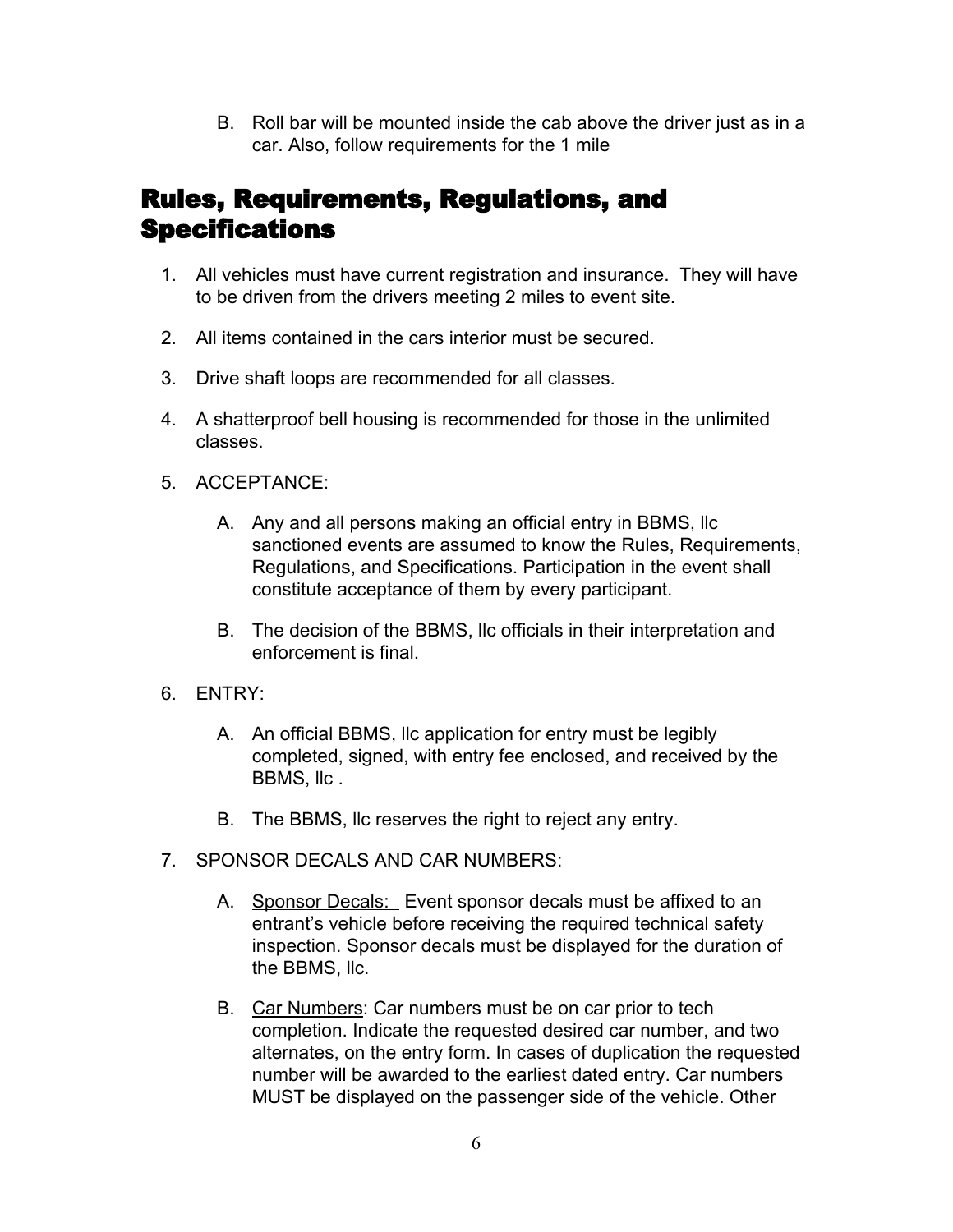decals, logos, and advertising are permitted, if displayed tastefully. Only the number assigned to each registered car for the BBMS event will be allowed on the car, as multiple numbers may cause confusion to timing/scoring spotters. The BBMS, llc cannot be responsible should any entrant not using the official number decals not be properly scored.

- 8. REGISTRATION:
	- A. Registration is required for all participants. Entrants must complete all event registration forms prior to safety inspection of their vehicles.
- 9. MEDIA SPONSORS, ASSOCIATE SPONSORS, AND EVENT OFFICIALS:
	- A. **Anyone participating in this event must be registered by BBMS, llc. This includes, but is not limited to: the media, sponsors, associate sponsors, and event officials.**
	- B. \*\*Credentials will be issued and will be used to control access to restricted areas as designated. These credentials must be approved and distributed by Melissa only **PRIOR** to the day of event.
	- C. The credentials must be visible at all times during the event.
- 10. WAIVERS:
	- A. Any and all persons admitted to the pre-grid, line up, and/or other designated restricted areas of the BBMS, llc must obey all rules, requirements, regulations and specifications set forth by the BBMS, llc. (see 9a, b & c)
	- B. Each person admitted must complete and sign all releases of liability requested by the BBMS, llc.
	- C. All participants empower the BBMS, llc to represent them in assigning rights for reproduction of sanctioned events by electronic, broadcast, and/or print media and automatically assign rights to utilize their name, facsimile, etc., in media-related materials and/or advertising and promotion of sanctioned events.
- 11. PARTICIPATION LIMIT: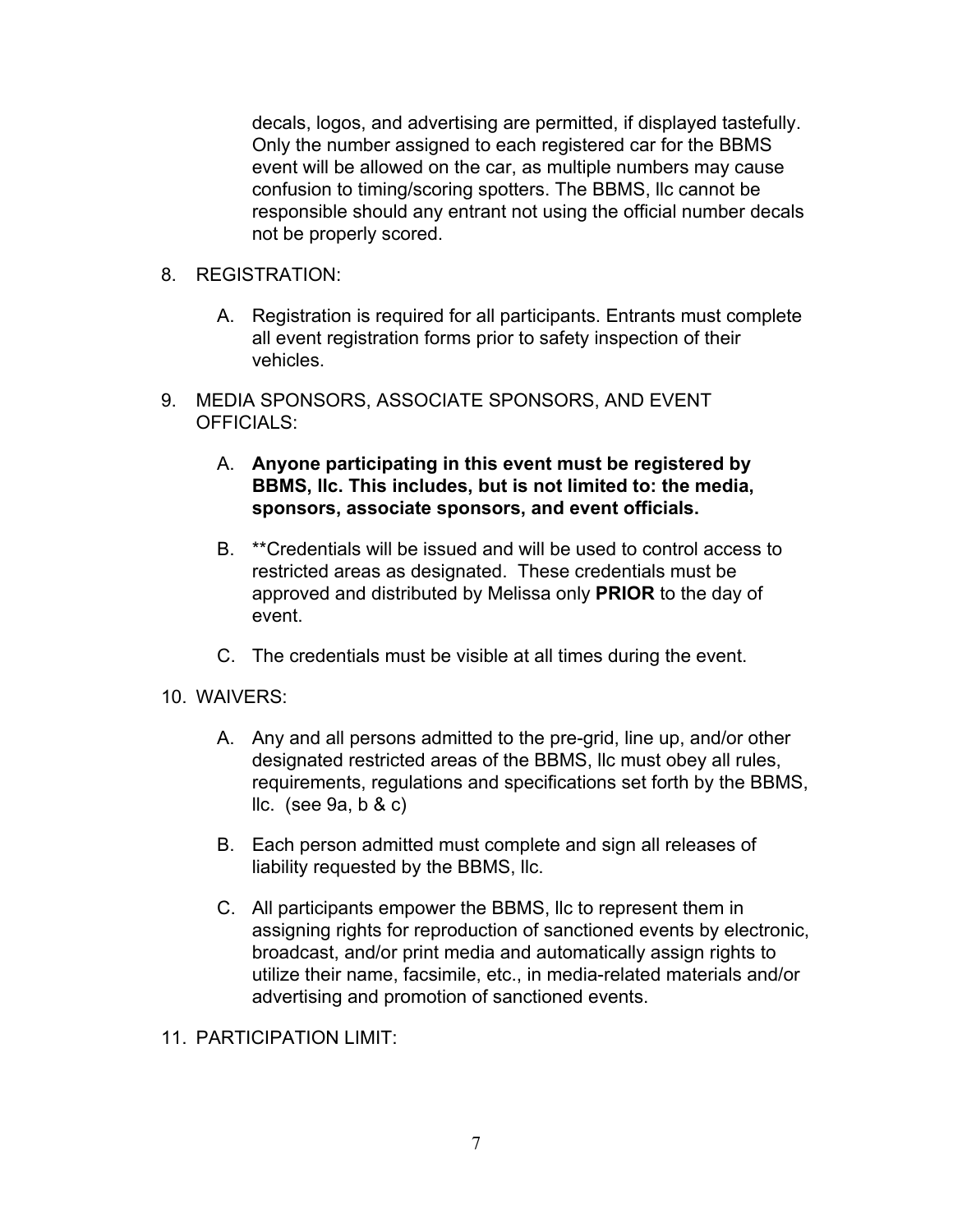- A. Entry of more than one car per driver is not permitted in any single event.
- 12. AGE REQUIREMENTS:
	- A. Drivers and navigators must be at least 18 years of age at the start of the event.
	- B. General License Requirements: All drivers must have a valid state, military or international driver's license.
- 13. DRIVER'S MEETING:
	- A. ALL driver entrants must attend the driver's meeting (unless otherwise waived by the appropriate BBMS, llc officials).
- 14. EVENT OFFICIALS:
	- A. The BBMS, llc Race Director will be the event master for each event. It is their responsibility to supervise the safety of the event. A driver's access to the course is at the sole discretion of the race director. The race director may designate the following positions for each event: Chiefs of: Technical Inspection, Tires, Touring Pace Car Driver, Timing, Communications, Worker, and any other appointments they deem appropriate.
- 15. TIMING:
	- A. An electronic timing system will be used. If the electronic system fails, the manual backup will be considered official.
	- B. Participants will be timed from a standing start.
- 16. DISQUALIFICATION:
	- A. The race director has the right to disqualify any participant from the race, due to willful misconduct during the BBMS, llc event. The decision is final by the race director.
	- B. Verified reports to the board of any willful, unsafe driving practices from a participant at any time during, before, and or after the BBMS, llc event may result in disqualification.
	- C. Disregarding a flag signal will cause disqualification.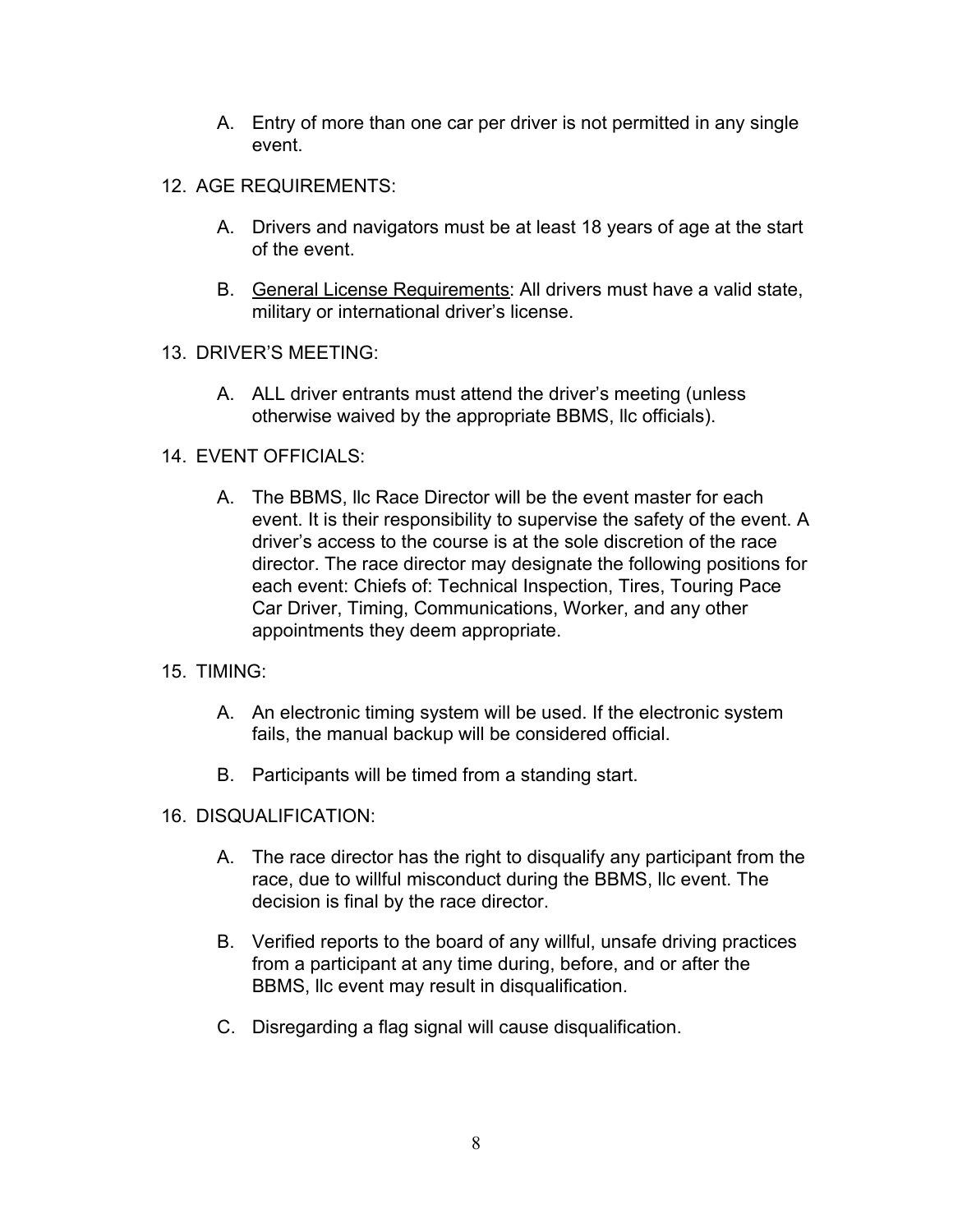- 17. PENALTIES:
	- A. If a disqualification occurs, the driver will not receive their radar speeds or average speed results. The driver will be advised of the reason for the disqualification.

### Roll Bar Specifications

- 1. Roll Bar: A 4 pt. roll bar is mandatory in the 1 mile matching times, with a harness bar and a diagonal brace.
- 2. Basic Design Considerations: The basic purpose of the roll bar/roll cage is to protect the driver in case the vehicle rolls over. This purpose should not be forgotten.
	- A. The top of the roll bar shall not be below the top of the driver's helmet in a closed car and a minimum of two (2) inches above the driver's helmet in an open car when the driver is in the normal driving position. It shall not be more than six (6) inches behind the driver.
	- B. Cars with factory built or factory reinforced roll structures may be allowed in the 1 mile matching times. They will be evaluated on a per car basis. The decision of the race director will be final.
	- C. The two vertical members forming the side of the hoop shall not be less than fifteen (15) inches apart, inside dimensions, at their attachment point to the uppermost chassis member.
	- D. An inspection hole of at least 3/16-inch diameter must be drilled in a non-critical area of the roll bar member to facilitate verification of wall thickness. This should be at least three inches from any weld or bend.
- 3. Material: The roll bar hoop and all braces must be of seamless, ERW (Electric Resistance Welded), DOM (Drawn Over Mandrel), or CREW (Cold Rolled Electric Welded) mild steel tubing.
	- A. The size of the tubing to be used must be determined on the basis of the weight and speed potential of the car.
- 4. Fabrication: The main vertical hoop must be one continuous length of tubing with smooth continuous bends and no evidence of crimping or wall failure.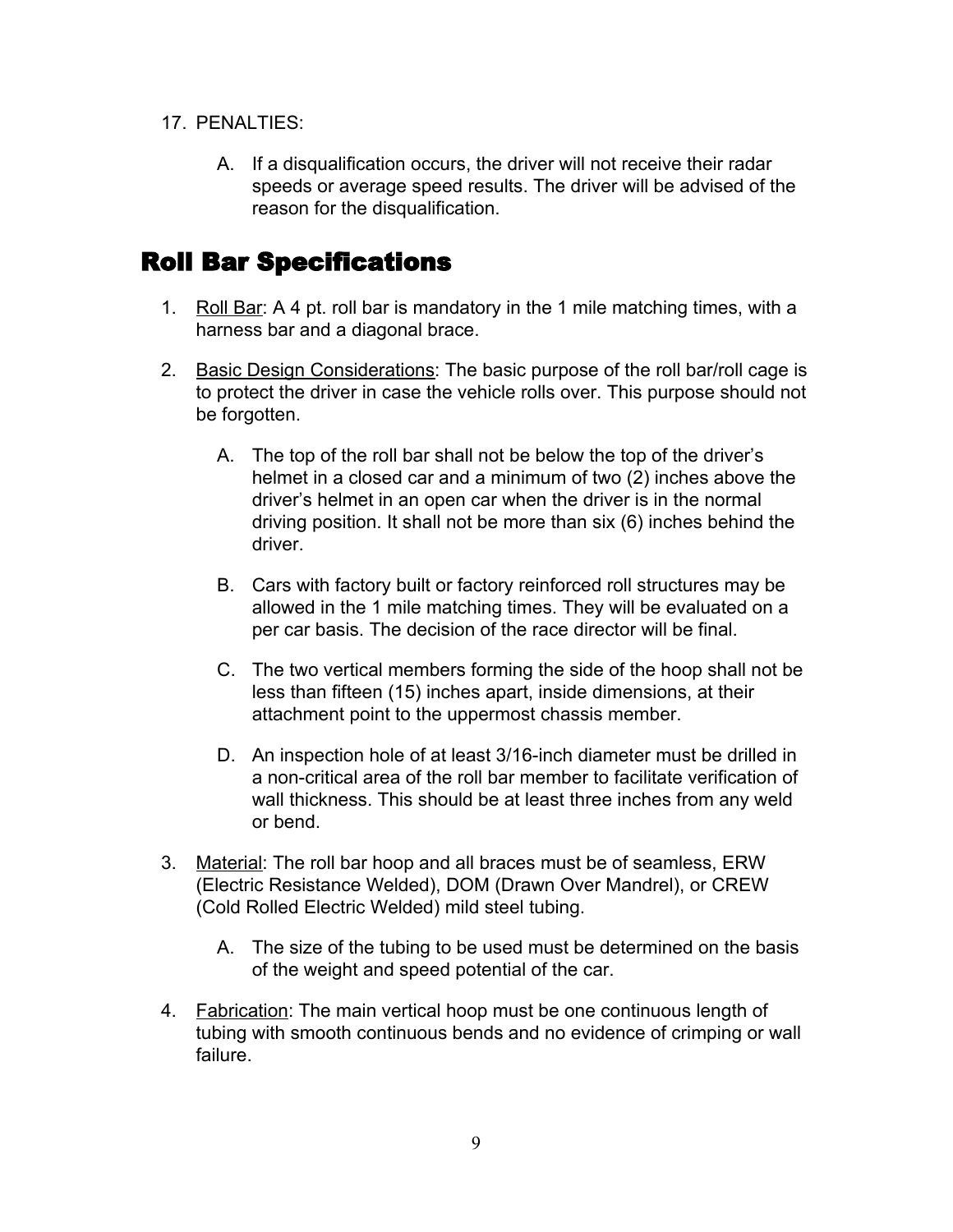- A. All welding must be of the highest quality with full penetration. Arc welding should be used whenever possible. All attachment points must be welded 360 degrees around the tube.
- B. Gussets should be welded at the junction of any tubes.
- 5. Bracing: It is recommended that braces be of the same size tubing as used for the roll bar itself.
	- A. All roll bars must be braced in a for or aft direction with the brace attached within six (6) inches of the top of the hoop, and at an angle of at least thirty (30) degrees from vertical.
	- B. It is required that a diagonal brace be used to triangulate the main hoop, and it is highly recommended that this brace be attached at the top on the driver's side and attached to the bottom on the "passenger" side.
	- C. A headrest is required if not part of the seat.
- 6. Mounting Plates: Roll bars and braces must be attached to the frame of the car whenever possible. Mounting plates must be used for this purpose. When the main hoop is attached to sheet metal, such as a floor attaching point for unibody cars, the mount plate must be at least 36 square inches (6" x 6" plate) on both sides of the sheet metal.
	- A. A minimum of double-nutted grade 5 bolts for self-locking or welded nuts shall be used to bolt to the car. No bolts are needed if the bar is welded to the car's frame.
	- B. In the case of cars with unitized or frameless construction, mounting plates must be used to secure the roll bar structure to the floor of the car. The important consideration is that the load be distributed over as large an area as possible. A back-up plate of equal size and thickness must be used on the opposite side of the panel with the plates through-bolted together.
- 7. Removable Roll Bars: Removable roll bars and their braces must be very carefully designed and constructed to be at least as strong as a permanent installation. If one tube fits inside another to facilitate removal, the removable portion must bottom on the permanent mounting, and the mounting hardware used to secure each joint must be grade five (5) or better. It is recommended that the telescope section be at least eight (8) inches in length.
- 8. Installations On Cars Of Space Frame Or Frameless Design: It is important that the structures be attached to cars in such a way as to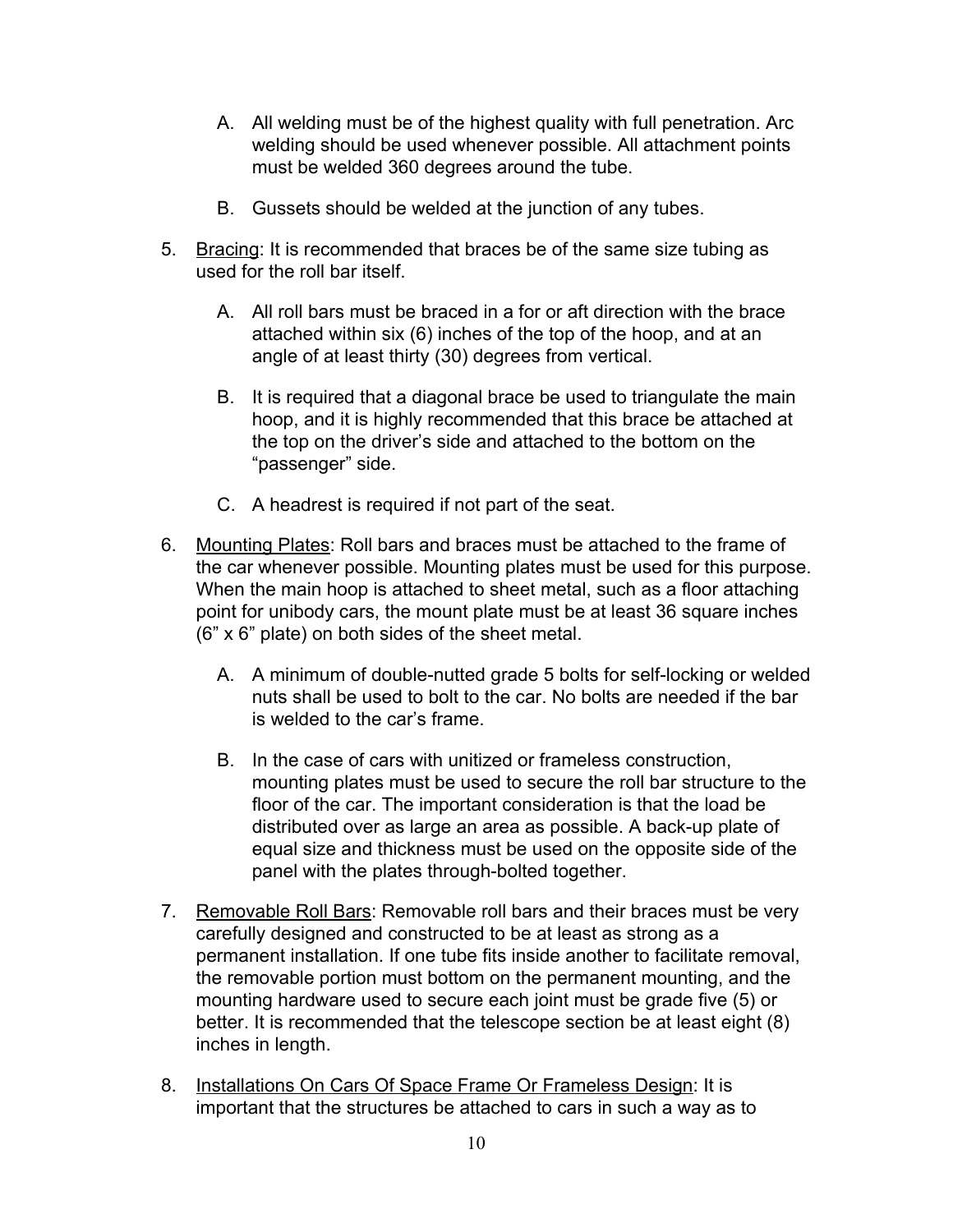spread the loads over a wide area. It is not sufficient to simply attach the roll bar to a single tube or junction of tubes. The roll bar must be designed in such a way as to be an extension of the frame. Considerable care must be used to add as necessary to the frame structure itself in such a way as to properly distribute the loads. It is not true that a roll bar can only be as strong as a single tube of the frame. On cars of frameless construction, consideration should be given to using a vertical roll bar hoop of 360 degrees completely around the inside of the car, and attaches with suitable mounting plates. This type of roll bar then becomes a substitute for the frame.

- 9. Other Designs: Deviations from the above will be considered.
- 10. Roll Bar Padding: Roll bar padding should be used to protect the driver in all areas of possible contact.
- 11. Minimum Tubing Sizing: The size of the tubing to be used shall be determined on the basis of the weight and speed potential of the car.

Under 1500 lbs. ERW, CREW 1.50" O.D. X .120 wall DOM 1.50" O.D. X .090 wall

1500 to 2700 lbs. ERW, CREW 1.75" O.D. X .120 wall DOM 1.50" O.D. X .090 wall

2700 lbs. & over ERW, CREW 1.75" O.D. X .120 wall DOM 1.75" O.D. X .090 wall

# Tire Regulations

All individuals who are participating in the mile matching times must run a tire that is speed rated for the class entered.

- 1. Load Carrying Capacity: ALL TIRES MUST HAVE AN EQUAL OR GREATER LOAD CARRYING CAPACITY THAN THE ORIGINAL TIRE (i.e., the base tire for a 1999 Mustang is a P205/65R15 rated  $@$  1,400 lbs—any replacement tire must have a load rating of at least 1,400 lbs., regardless of the speed rating or what division/class the vehicle is competing).
- 2. Speed Rating: ALL TIRES MUST HAVE AN EQUAL OR GREATER SPEED RATING THAN ORIGINAL EQUIPMENT (OEM) REGARDLESS OF WHAT DIVISION/CLASS THE VEHICLE IS COMPETING IN (i.e., a 1992 BMW 535i comes equipped with 225/60VR15 tire from the factory;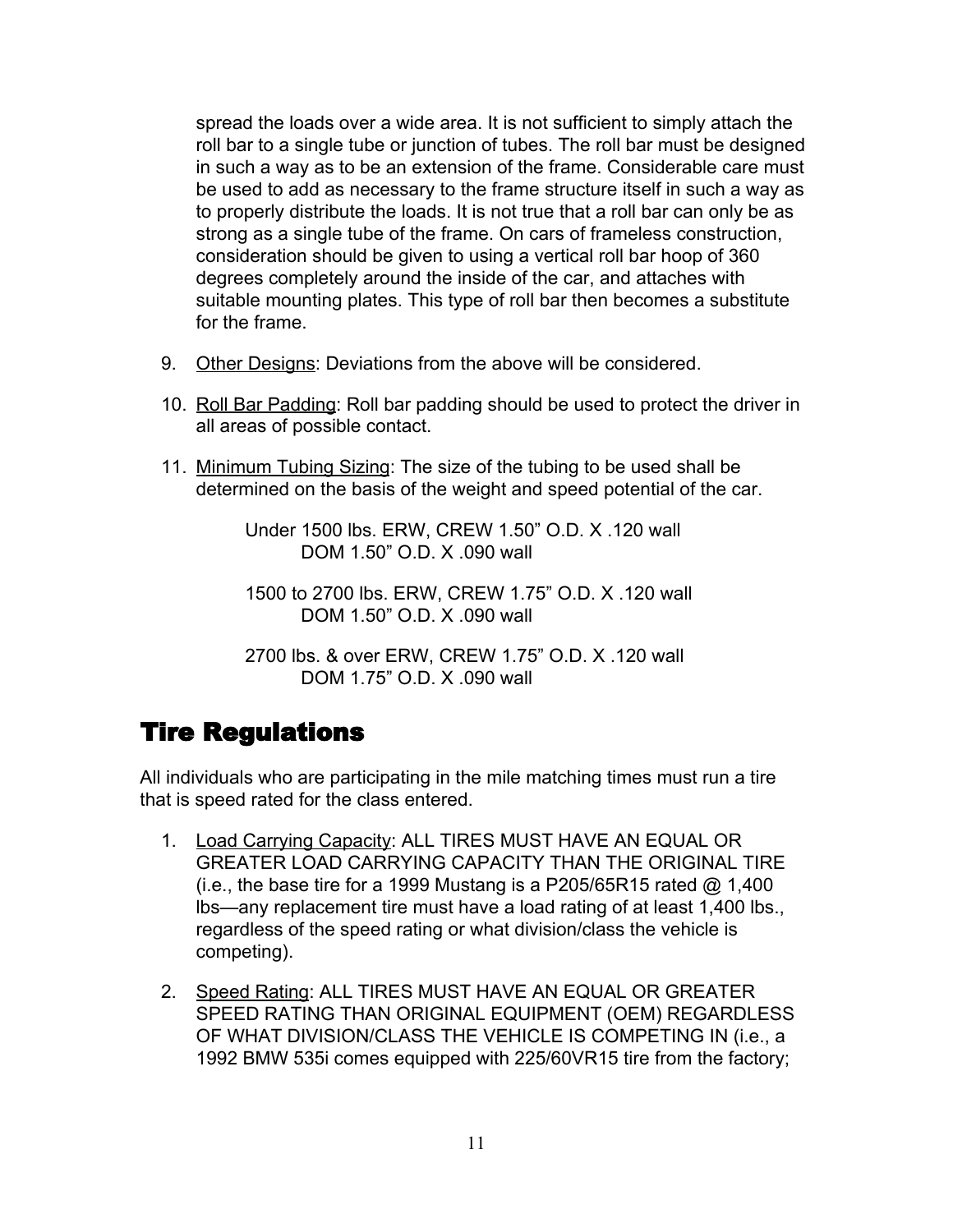the car must have tires with an equal or higher speed rating to compete in any class).

- 3. REQUIREMENTS:
	- A. Tubes will not be allowed in tubeless tires in any class.
	- B. IN ANY SPEED CATEGORY, TIRES OR WHEELS MAY NOT RUB ON ANY PART OF THE SUSPENSION, FRAME, OR BODYWORK.
	- C. Tires must be in excellent condition and suitable for sustained use at the car's maximum speed.
	- D. It is highly recommended that tires used within 10 mph of their maximum speed rating should be shaved to 4 or 5/32".
	- E. Tires must be mounted on wheels of proper width as listed by the tire and wheel manufacturer.

### Fire Systems and Fuel Cells

- 1. FIRE SYSTEMS:
	- A. A fire system is recommended for all cars in the 1 mile.
- 2. FUEL CELL/TANK DESCRIPTION:
	- A. If a fuel cell is in use it must pass tech.
	- B. There must be a solid metal bulkhead completely separating the fuel tank, fuel cell, filler neck hoses, and/or vent lines from the driver compartment.
	- C. Good quality fuel cells contain a bladder constructed of Nylon or Dacron woven fabric impregnated and coated with a fuel resistant elastomer.
	- D. The cell shall be in a container made of at least 0.036-inch steel, 0.059-inch aluminum, or 0.125-inch Marlex fully surrounding the bladder.
	- E. Foam internal baffling is required.
	- F. The filler cap, line, vent hoses, etc., must be designed so that no fuel will escape if the car is partially or totally inverted.